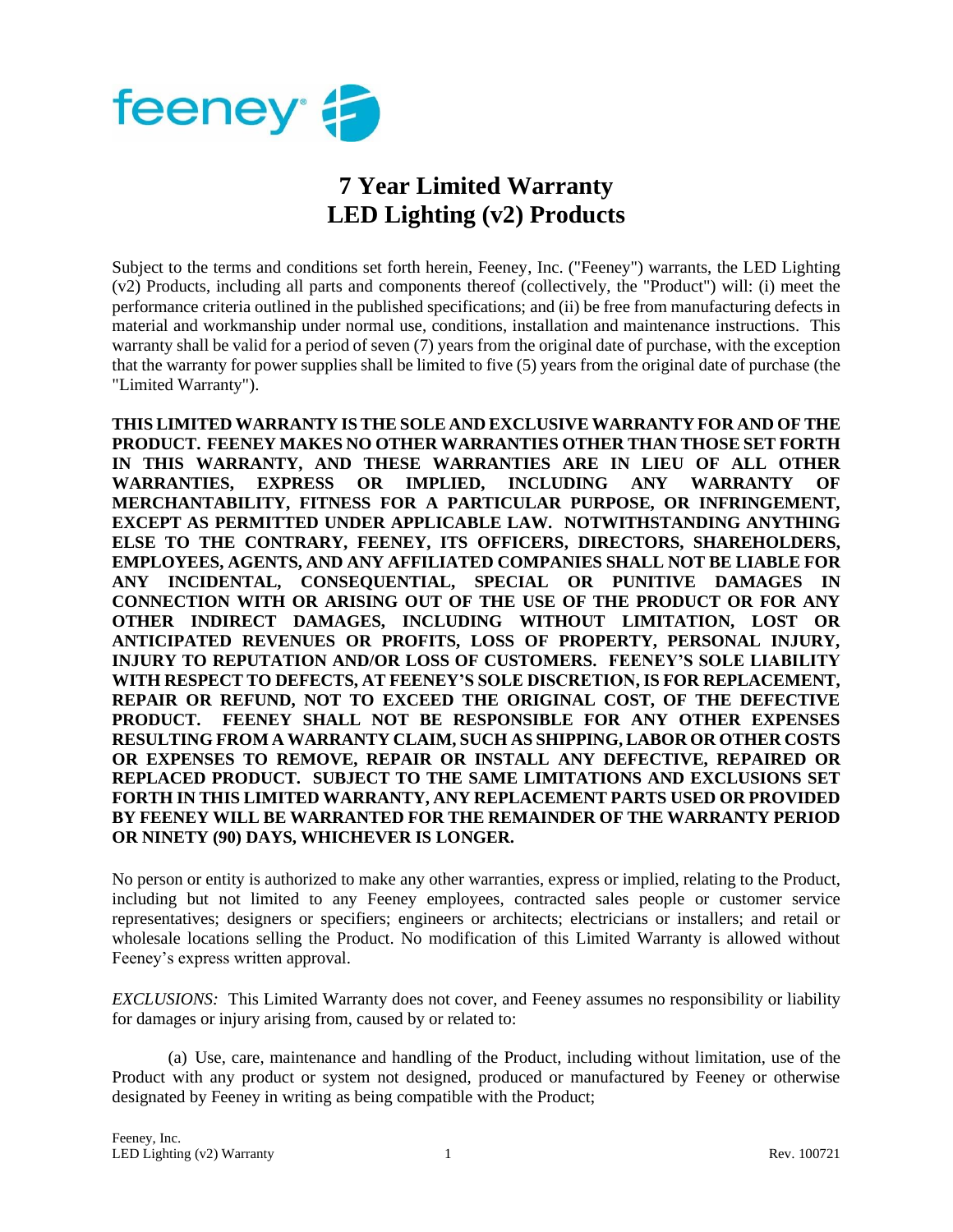(b) Failure to observe any safety procedures or precautions in the use, care and handling of the Product;

(c) Installation, removal, shipping or other labor costs and expenses of the Product, including without limitation, installation of the Product on, to, or with any products or systems not designed, produced or manufactured by Feeney or otherwise designated in writing by Feeney as being compatible with the Product;

(d) Any Product whose identifying marker, has been altered, tampered with, defaced or removed;

(e) Any Product that has been subject to electrical power surges, spikes, improper or incorrect maintenance or repair;

(f) Any Product that has been damaged by negligence, accident, mishandling, abuse, faulty installation, or has otherwise been maintained, handled, or operated inconsistent with or in contravention with the procedures described in the installation and maintenance instructions or in violation of the Product specifications or local building codes, including the latest National Electrical Code (NEC) and applicable UL Safety Standards;

(g) Any Product that has been purchased or acquired from a party other than Feeney or its authorized dealer;

(h) Any Product that has been purchased through an inventory clearance or liquidation sale or other sale in which Feeney expressly disclaims its warranty obligation pertaining to such Product;

(i) The ordinary wear and tear of the Product. Lighting technology has some amount of gradual light degradation (output and/or color) over the life of the Product. The Product is designed to minimize degradation, but some light degradation and color shift is a normal part of the life span of any LED lighting system. In the event Product is replaced, there is no guarantee that the color or light output of the new Product will match previously purchased and/or existing installed Product; or

(j) The condition of the Product caused by or resulting from weathering, scratching, discoloration, tarnishing or performance caused by exposure to corrosive elements or atmospheric contaminates such as salt spray, salt air, chemicals, and pollution; vandalism; surface oxidation; settlement, structural shrinkage, distortions or expansions of the property or structures on property on which the Product is installed, affixed or otherwise placed; fire, flood, acts of God or other causes beyond the control of Feeney. Discoloration of the Product shall not be considered a defect covered by this Limited Warranty.

*Ownership Upon Replacement or Refund of Product:* In the event the Product is exchanged or replaced, the replacement item becomes the property of the purchaser and the replaced Product shall become the property of Feeney upon replacement. In the event Feeney elects to refund the purchase price, upon delivery by Feeney of the refund, the returned Product shall become the property of Feeney.

*Procedure for Submitting Claim and Returning Defective Product:* Upon discovery of any defect in the Product to which this Limited Warranty applies, purchaser shall notify Feeney in writing, at the address set forth below, of such defect, which such writing shall set forth, in detail, the nature and scope of the defect claimed and shall be accompanied by a copy of the original receipt or invoice for the Product. In addition, purchaser shall contact Feeney for specific instructions regarding the return of any Product and shall thereafter deliver such defective Product pursuant to Feeney's instructions, freight prepaid, in either its original packaging or packing providing an equal degree of protection. Feeney reserves the right to inspect the Product for which a claim is being made hereunder upon receipt of the written notice described herein. Unless otherwise provided in writing by Feeney, written notice of any defect under this Limited Warranty shall be addressed to Feeney as follows: